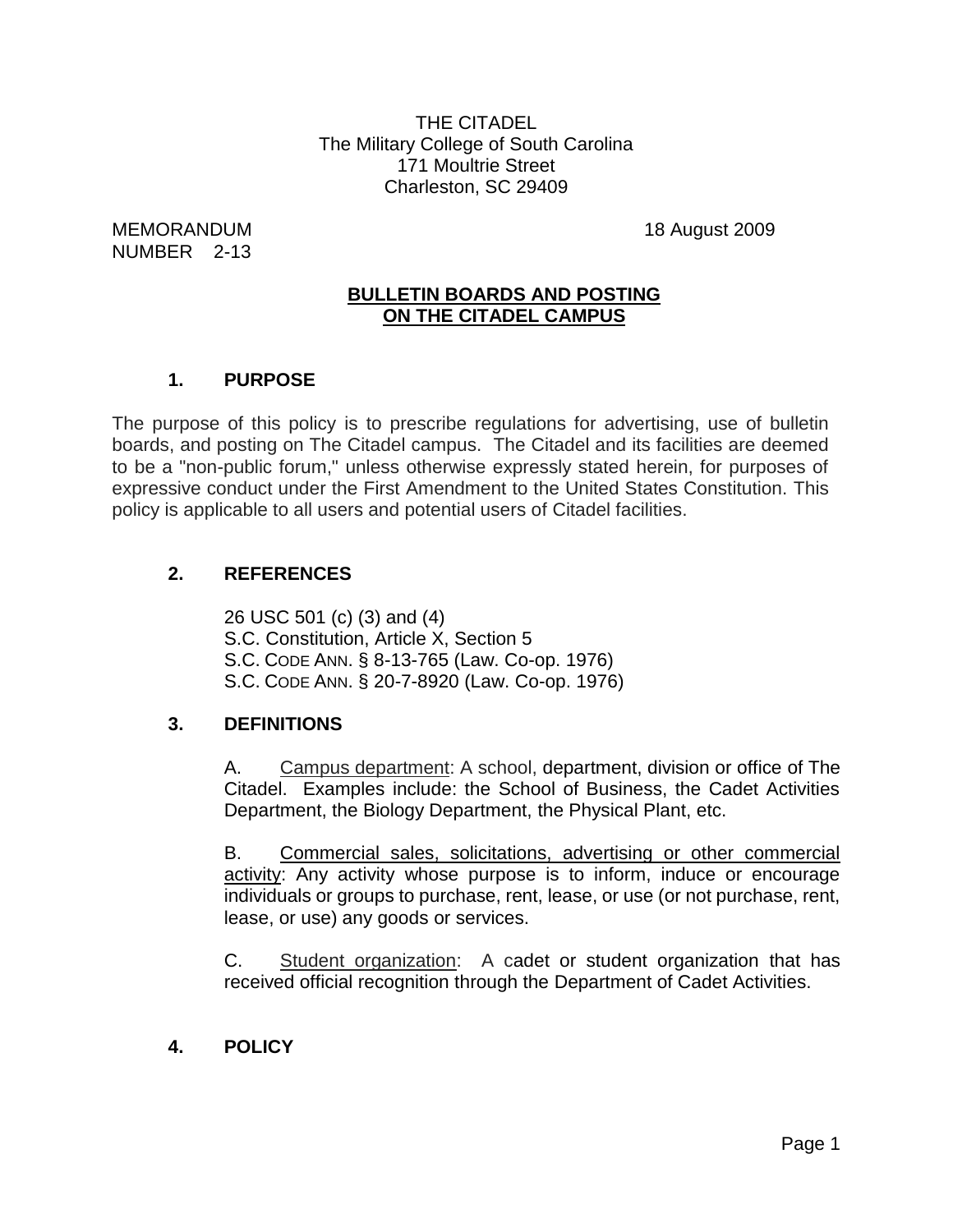A. The Citadel prohibits posting of bills, advertisements or other materials on any College property other than in designated areas.

B. Only students, faculty, staff and recognized Citadel organizations may post on College facilities. Commercial posting by individuals or groups is prohibited unless sponsored by a recognized College organization or unit.

C. Bills, advertisements or other materials may only be posted on existing bulletin boards. Under no circumstances will any materials be posted directly to a wall, surface, building exterior, tree, or monument, nor may materials be posted to any surface using tape, glue, or other adhesive materials.

D. Prior to posting any notice, picture, sign, or written or printed material, permission must be obtained from the respective Department Head or Dean, for bulletin boards in academic areas, from the Battalion Tactical Officer, for bulletin boards other than company boards in the barracks, from the Director of Athletics, or his/her designee, for athletic buildings, from the Director of Cadet Activities, for bulletin boards in Mark Clark Hall, from the Director of Staff, for bulletin boards in all administrative areas inside buildings, and from the Vice President for Facilities and Engineering, for all exterior areas.

E. Individuals or groups are responsible for providing copies of the materials and placing them on the designated boards. Individuals or groups may be required to remove postings not in compliance with this policy. Postings that have expired or do not comply with the requirements of this policy may be removed by College personnel. The cost of such removal may be billed to the sponsoring organization. Until the bill is paid, the sponsoring organization will not be permitted to make any additional postings.

F. Posted materials may not jeopardize campus safety. Alcoholic beverage consumption may not be the primary message of any posted materials. Materials must clearly promote the activity or event publicized. Postings whose primary purpose is the promotion of commercial goods or services will not be allowed and the name, logo, mark of a commercial entity may not appear as the primary message in any posting.

G. The maximum size for postings is  $11 \times 17$ . The layout for all postings should be vertical. No material should be placed over existing, approved materials. Individuals and groups posting are responsible for removing their own postings. All postings shall be with tacks; adhesive affixtures are not permitted.

H. The use of chalk on College facilities is not permitted.